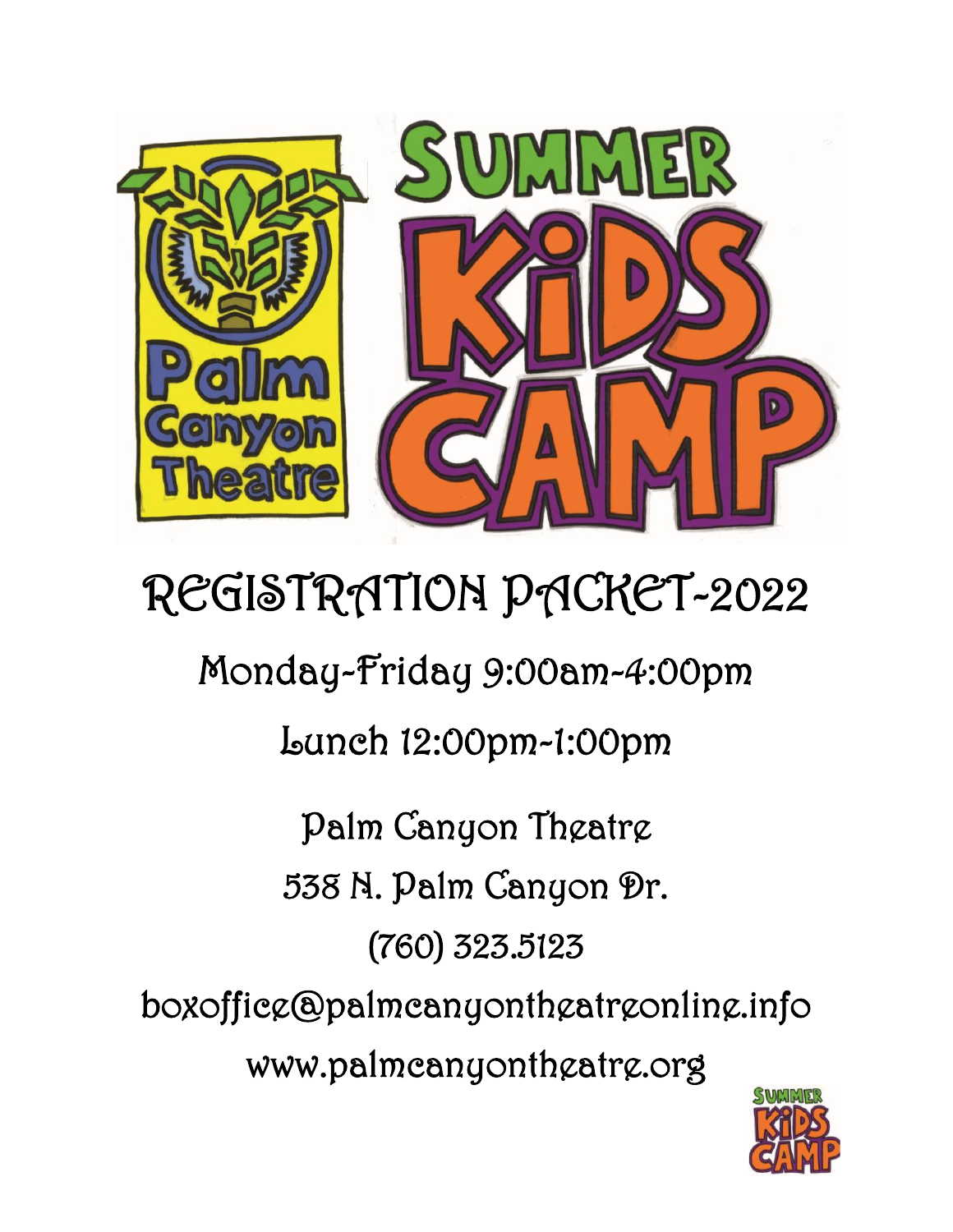## Registration Form-2022

| Camper's Name: Age: Gender: Gender:                                                                                                                                                                                            |                                      |                                                                                                                    |                             |                                                                                                                                                                                                                                     |         |
|--------------------------------------------------------------------------------------------------------------------------------------------------------------------------------------------------------------------------------|--------------------------------------|--------------------------------------------------------------------------------------------------------------------|-----------------------------|-------------------------------------------------------------------------------------------------------------------------------------------------------------------------------------------------------------------------------------|---------|
|                                                                                                                                                                                                                                |                                      | Address: 2008 and 2008 and 2008 and 2008 and 2008 and 2008 and 2008 and 2008 and 2008 and 2008 and 2008 and 20     |                             |                                                                                                                                                                                                                                     |         |
|                                                                                                                                                                                                                                |                                      |                                                                                                                    |                             |                                                                                                                                                                                                                                     |         |
|                                                                                                                                                                                                                                |                                      | School You Attend: Notice of the School You Attend:                                                                |                             |                                                                                                                                                                                                                                     |         |
|                                                                                                                                                                                                                                |                                      |                                                                                                                    |                             | Parent's Name: Phone #: Phone #:                                                                                                                                                                                                    |         |
|                                                                                                                                                                                                                                |                                      |                                                                                                                    |                             | E-mail: <u>E-mail:</u> and the contract of the contract of the contract of the contract of the contract of the contract of the contract of the contract of the contract of the contract of the contract of the contract of the cont |         |
|                                                                                                                                                                                                                                |                                      |                                                                                                                    |                             | Parent's Name: Phone #: Phone #:                                                                                                                                                                                                    |         |
| E-mail:                                                                                                                                                                                                                        |                                      |                                                                                                                    |                             | <u> 1989 - Johann Stoff, amerikansk politiker (d. 1989)</u>                                                                                                                                                                         |         |
| <b>Weeks Registering For:</b>                                                                                                                                                                                                  |                                      |                                                                                                                    |                             |                                                                                                                                                                                                                                     |         |
| Week 1<br>$\circ$<br>Week 2<br>O<br>Week 3<br>$\circ$<br>$\circ$<br>Week 5<br>$\circ$<br>Week 6<br>$\circ$                                                                                                                     | Week 4                               | June 13-June 17<br>June 20-June 24<br>June $27 -$ July 1<br>July 4- July 8<br>July 11- July 15<br>July 18- July 22 |                             | \$150<br>\$150<br>\$150<br>\$150<br>\$150<br>\$150                                                                                                                                                                                  |         |
|                                                                                                                                                                                                                                | <b>Emergency Contact Information</b> |                                                                                                                    |                             |                                                                                                                                                                                                                                     |         |
| 1.) Name: 1. 2010 1. 2010 1. 2010 1. 2010 1. 2010 1. 2010 1. 2010 1. 2010 1. 2010 1. 2010 1. 2010 1. 2010 1. 20                                                                                                                |                                      |                                                                                                                    | Relationship: Nelationship: | Phone: National Phone State State State State State State State State State State State State State State State State State State State State State State State State State State State State State State State State State St      |         |
|                                                                                                                                                                                                                                |                                      |                                                                                                                    |                             |                                                                                                                                                                                                                                     |         |
|                                                                                                                                                                                                                                |                                      |                                                                                                                    |                             |                                                                                                                                                                                                                                     |         |
| <b>Medical History</b>                                                                                                                                                                                                         |                                      |                                                                                                                    |                             |                                                                                                                                                                                                                                     |         |
|                                                                                                                                                                                                                                |                                      |                                                                                                                    |                             |                                                                                                                                                                                                                                     |         |
| Allergies: Medications: Medications: Medications: Medications: Medications: Medications: Medications: Medications: Medications: Medications: Medications: Medications: Medications: Medications: Medications: Medications: Med |                                      |                                                                                                                    |                             |                                                                                                                                                                                                                                     |         |
|                                                                                                                                                                                                                                |                                      |                                                                                                                    |                             | Activity/Physical Limitations: Manual Activity/Physical Limitations: Manual Activity/Physical Limitations:                                                                                                                          |         |
| Physician Name: 1997 - 2008 - 2019 - 2019 - 2019 - 2019 - 2019 - 2019 - 2019 - 2019 - 2019 - 2019 - 2019 - 201                                                                                                                 |                                      |                                                                                                                    |                             |                                                                                                                                                                                                                                     |         |
|                                                                                                                                                                                                                                |                                      |                                                                                                                    |                             |                                                                                                                                                                                                                                     | SMATMER |

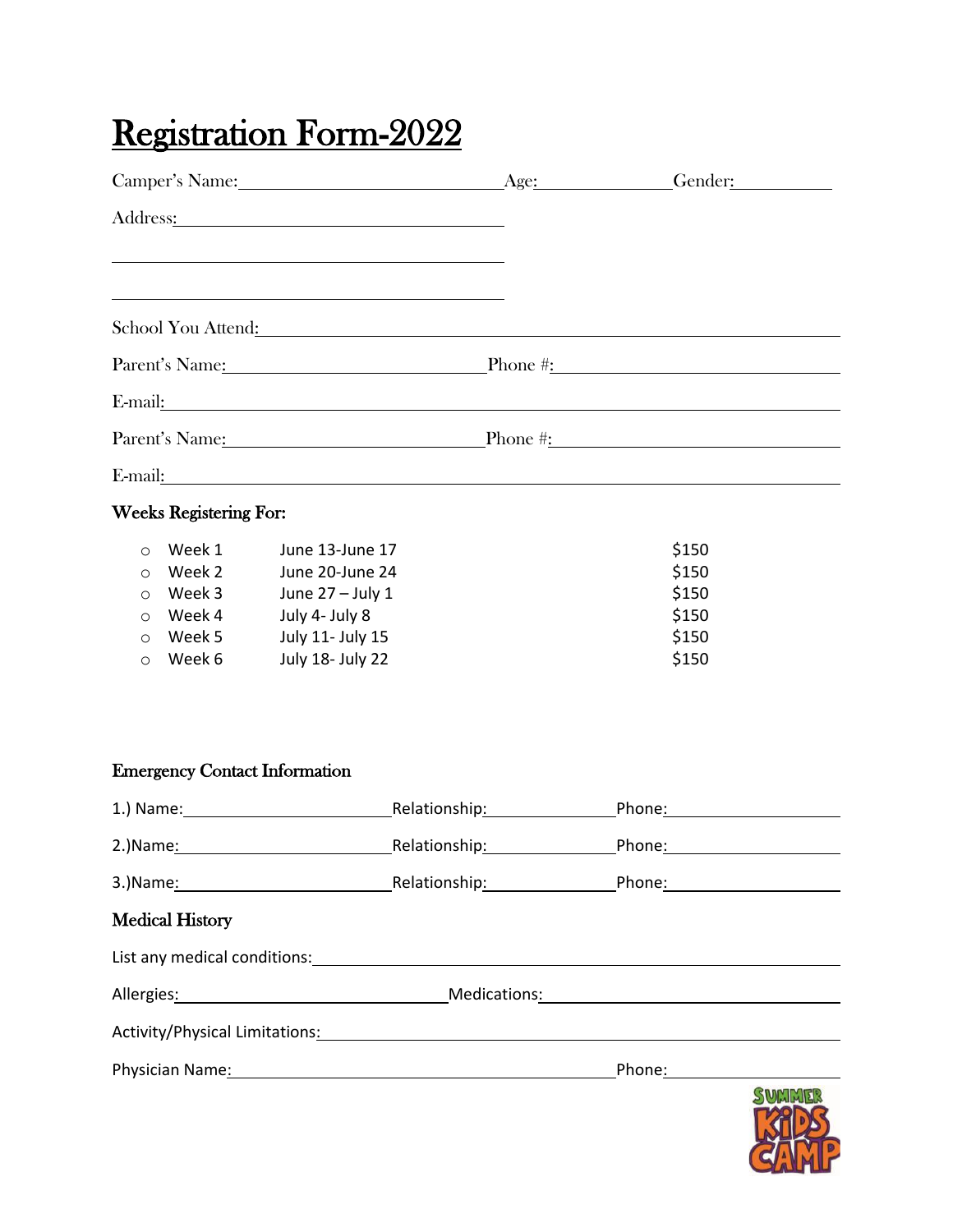| <b>Health Care Provider:</b> | Policy #: | Phone: |
|------------------------------|-----------|--------|
|                              |           |        |

#### Pick Up Authorization

As the legal guardian of this camper, you are authorizing the following people to pick up your child each day from the Palm Canyon Theatre Summer Kids' Camp.

| 1.) Name: | Relationship: | Phone: |
|-----------|---------------|--------|
| 2.)Name:  | Relationship: | Phone: |

### Payment Information

|    | 1) We accept cash, Visa, Master Card, American Express and Discover. (No Checks) Tuition is<br>due no later than 9:00am each Monday of each enrolled week. We charge by the week,<br>not by the day. There is no individual day rate. If even one day is attended in a week, the<br>weekly rate of \$150 will be charged. |                                                                                        |                                                                            |  |  |  |  |
|----|---------------------------------------------------------------------------------------------------------------------------------------------------------------------------------------------------------------------------------------------------------------------------------------------------------------------------|----------------------------------------------------------------------------------------|----------------------------------------------------------------------------|--|--|--|--|
| 2) |                                                                                                                                                                                                                                                                                                                           | If you prefer we can charge a credit card the Monday of every week your child attends: |                                                                            |  |  |  |  |
|    |                                                                                                                                                                                                                                                                                                                           |                                                                                        | Expiration: Security Code Billing Zip Code: Spiration: Security Code Code: |  |  |  |  |
|    |                                                                                                                                                                                                                                                                                                                           |                                                                                        | Signature: Date: Discovery Date: Date: Date:                               |  |  |  |  |
|    | 4.) Early Drop Off and Late Pick Up:                                                                                                                                                                                                                                                                                      |                                                                                        |                                                                            |  |  |  |  |
|    | Campers must be dropped off no sooner than 8:50 and picked up no later than 4:10pm.                                                                                                                                                                                                                                       |                                                                                        |                                                                            |  |  |  |  |
|    | Palm Canyon Theatre offers an Early Drop Off (starting at 8:00am) and Late Pick Up (ending                                                                                                                                                                                                                                |                                                                                        |                                                                            |  |  |  |  |
|    | at 5:00) service. Each service is an extra \$25 dollars a week.                                                                                                                                                                                                                                                           |                                                                                        |                                                                            |  |  |  |  |
|    | I would like to enroll my child in <b>Early Drop Off</b> at \$25 a week.                                                                                                                                                                                                                                                  |                                                                                        |                                                                            |  |  |  |  |
|    |                                                                                                                                                                                                                                                                                                                           |                                                                                        |                                                                            |  |  |  |  |
|    | I would like to enroll my child in Late Pick up at \$25 a week.                                                                                                                                                                                                                                                           |                                                                                        |                                                                            |  |  |  |  |
|    |                                                                                                                                                                                                                                                                                                                           |                                                                                        |                                                                            |  |  |  |  |
|    | 5.) Discounts:                                                                                                                                                                                                                                                                                                            |                                                                                        |                                                                            |  |  |  |  |
|    | PCT offers 2 discounts.                                                                                                                                                                                                                                                                                                   |                                                                                        |                                                                            |  |  |  |  |
|    | -Second Child Discount: For every sibling of the first camper enrolled PCT offers \$125 a                                                                                                                                                                                                                                 |                                                                                        |                                                                            |  |  |  |  |
|    | week tuition, this cannot be coupled with any other discount.                                                                                                                                                                                                                                                             |                                                                                        |                                                                            |  |  |  |  |

-**Early Bird Discount:** When you purchase all 6 weeks **at the same time**, your sixth week is free, this cannot be coupled with any other discount. \*Offer valid until May 31, 2022

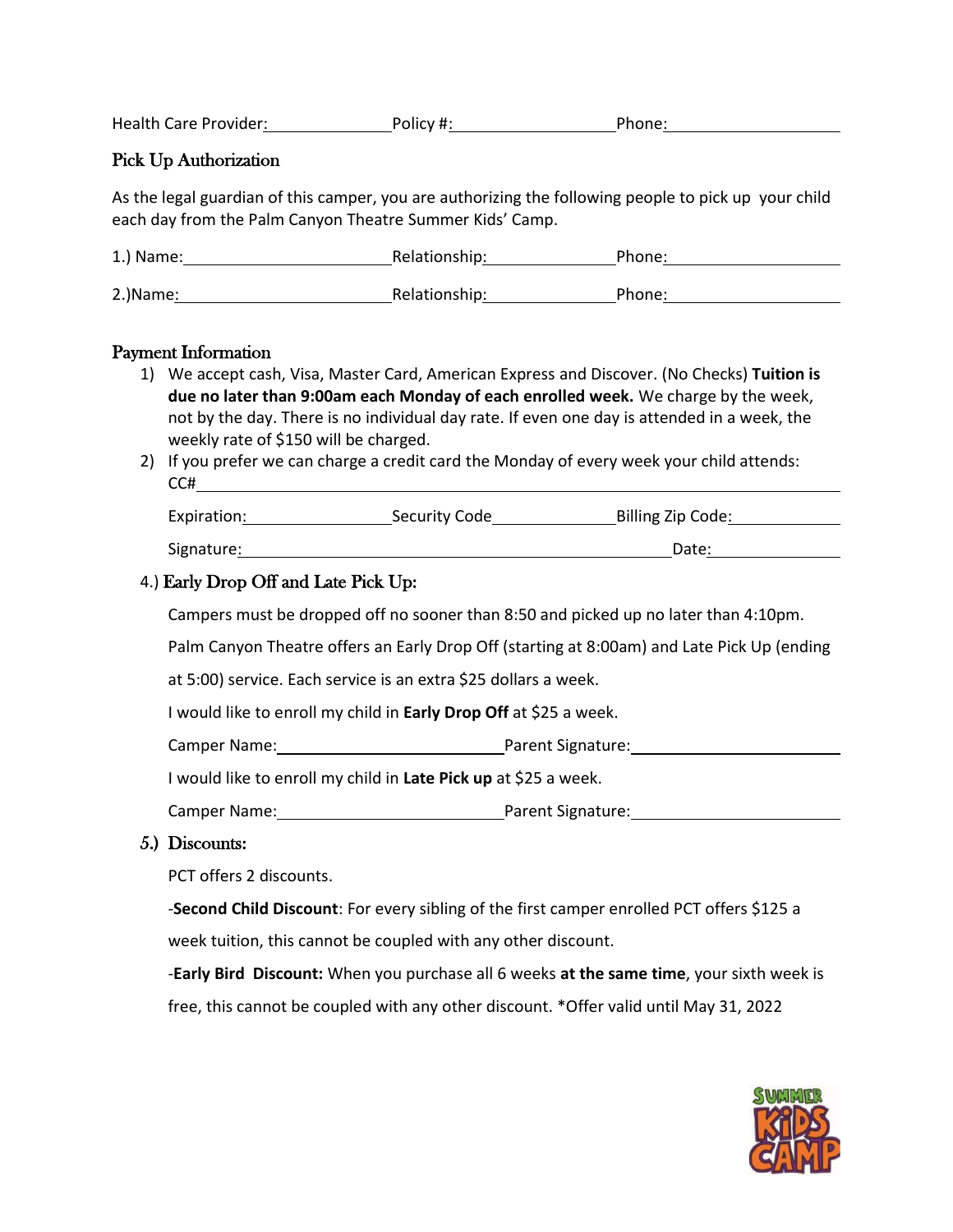### Summer Camp Policies

Welcome! We are very happy to have you here. So that we may all enjoy ourselves and have fun learning and developing we have established a few guidelines so that you will have an understanding of what is expected of you in and around the theatre.

- 1.) Campers must be dropped off on time (9:00am) and picked up on time (4:00pm) early drop off (8:00am) and late pick up (5:00pm) are available for \$25 a week each.
- 2.) No running. No skateboarding, rollerblading, scootering, or bicycling. Please do not even bring these items to camp. No climbing trees or playing on the railings.
- 3.) Please remain within the designated areas, the fountain is off limits.
- 4.) Do not play in the sprinklers
- 5.) Each class is 55 minutes long, with a 5 minute passing period. Please use the restrooms and refill your water bottles at that time. Campers are responsible for bringing their own water bottles to camp everyday.
- 6.) All cell phones are turned off. If they become a problem they will be confiscated and held in the office until the end of the day. If you need to contact a camper please contact the main office at (760)323.5123
- 7.) Campers must stay in their designated class space at all times. If they need to be excused for any reason they must be accompanied by a volunteer or instructor.
- 8.) Lunch is at 12pm. **Campers are not allowed to leave campus for lunch.** Please pack a lunch and snacks, or send the campers with money to purchase items at the Kid's Café. The café does not do I.O.U.s. Campers are provided a fridge to keep cold lunches in, and microwaves are available at lunch.

We have Pizza Fridays! Every Friday the café is closed to make way for Pizza Friday! \$4 for a meal including a slice of pizza, chips, and soda. Extra slices are \$1 per slice.

- 9.) All campers are responsible for disposing of their trash and helping to keep the camp clean and organized.
- 10.)No gum. No food and drinks are allowed in the classrooms, with the exception of bottled water.
- 11.) All campers being dropped off late must check in at the main office before going to class.

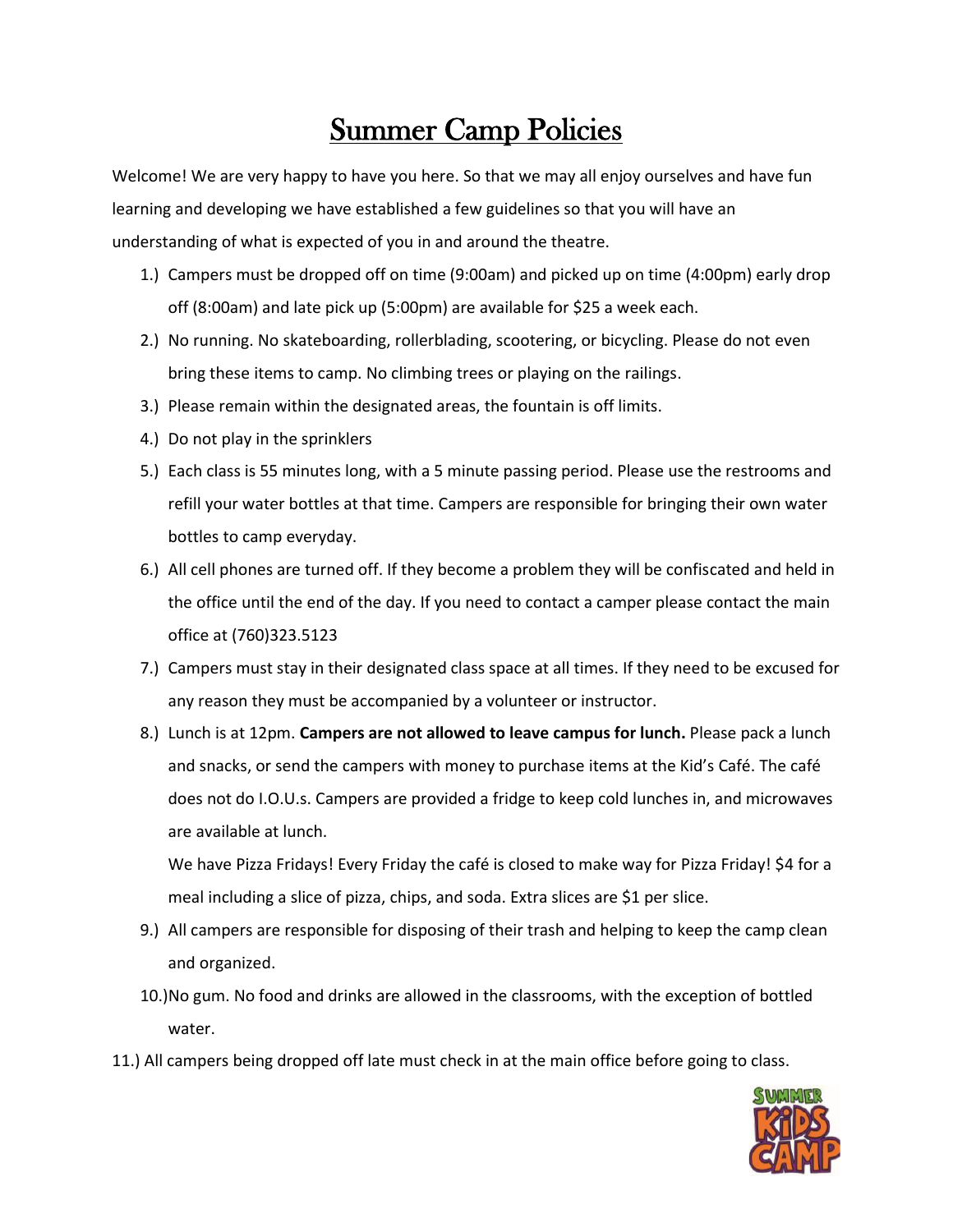Parents who would like to pick their child up early must check in at the camp office. A camp instructor will then get your child from class for you.

- 12.) Parents must sign their child in and out of camp each day. A camp instructor will be by the dance studio door to meet you. For safety, we must have the parent's initials when the camper is dropped off and picked up. A parent will be called immediately if they have not been signed out at the end of the day.
- 13.) Keep hands, feet, and objects to yourself.
- 14.)Profanity and name calling is not permitted and will not be tolerated.
- 15.)Please put all materials away before leaving class, clean up your area and be sure to take your belongings with you.
- 16.)**Dress Code:** Wear clothing that will allow you to effectively participate in all classes, shorts, loose fitting pants, and tennis shoes are always best. Skirts, dresses, backless, spaghettistrap or midriff revealing tops and sandals/flip flops of any kind are not permitted. Shorts must be finger tip length and modest tank tops are allowed. Campers who arrive out of dress code will not be permitted at camp. Jeans are permitted however it is recommended you bring something looser to change into for dance class.

#### 17.)**What to Bring:**

#### **1.) Water Bottle**

- 2.) Packed Lunch or money for Lunch
- 3.) Scripts and Handouts given each day
- 4.) Name Tag (provided)
- 18.) **What NOT to bring:** CD players, ipods, ipads, cell phones, electronic games or devices, skateboards, toys, books, cards, laptops, portable DVD players or anything else that might distract you from learning.

#### **In most cases campers who violate any of these rules will be given three warnings.**

- 1.) Verbal Warning (sent to office)
- 2.) Written Warning (parent will be contacted)
- 3.) Final Warning (meeting with parent will be required)
- 4.) Removal from PCT Kid's Camp

Refund will not be given for current weeks tuition.

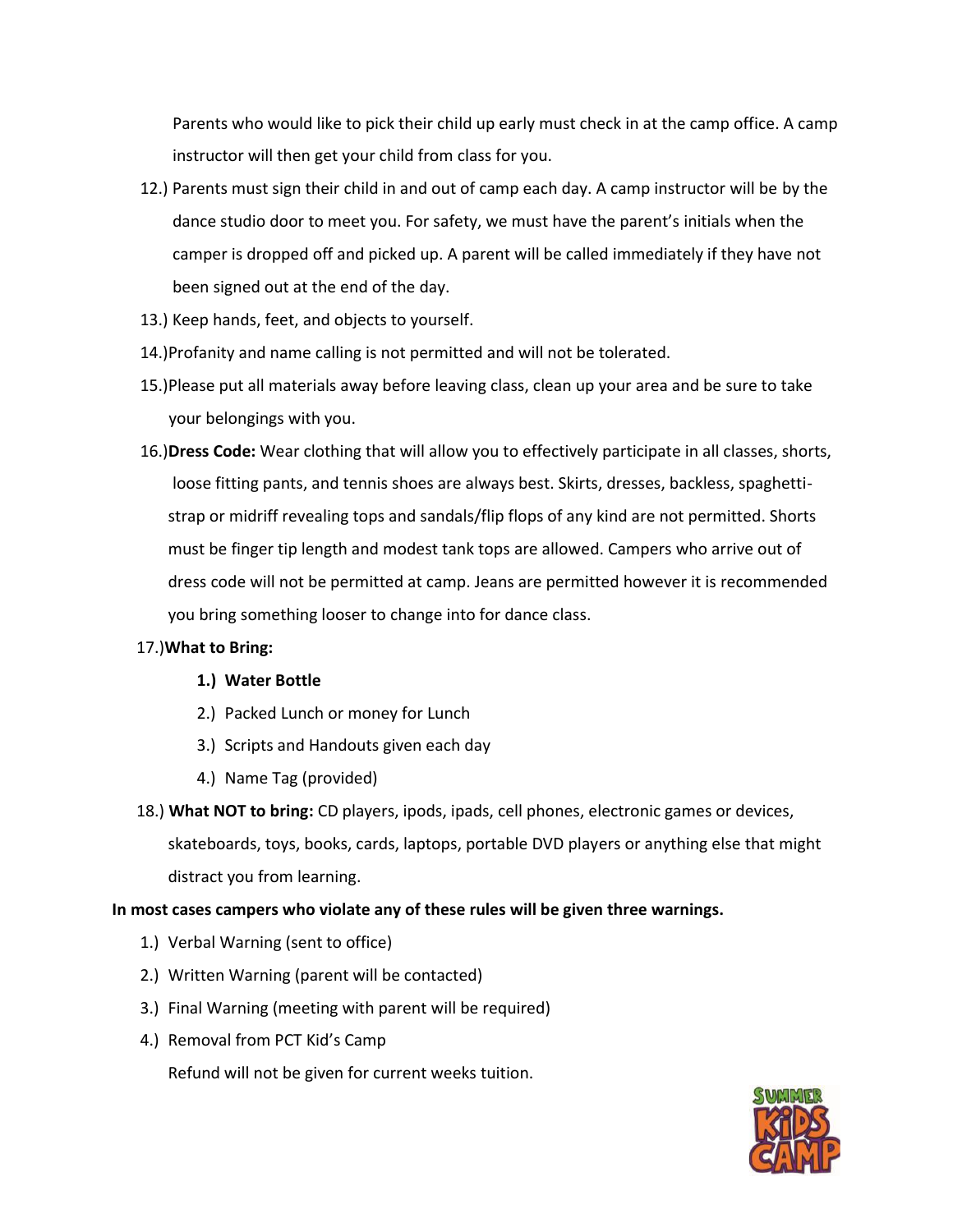### Hold Harmless Form

#### Responsibility:

The Palm Canyon Theatre, a non-profit corporation, and any representative are not liable for any injury, damage, loss, accident, delay or other irregularity which may be caused by the defect of any vehicle or the negligence or default of any company or person engaged in carrying out or performing any of the services involved. Additionally, responsibly is not accepted for losses or expenses due to sickness, fire, weather, or other such causes. Palm Canyon Theatre reserves the right to make changes in the published program whenever in its sole judgement conditions warrant, or if they deem it necessary for the comfort, convenience or safety of the program and participants. Palm Canyon Theatre also reserves the right to decline to accept any person as a member of their Theatre Arts Summer Camp, or to require any participant to withdraw from the class or classes at any time when such action is determined by the appropriate staff to be in the best interest of the health, safety and general welfare of the camp population or of the individual participant. Personal effects are the sole responsibility of the owner/student at all times.

Dates, schedules and program details are given in good faith, based on information available and are subject to change and revision. As a condition to acceptance of any application, each participant must agree to sign below. By signing you agree that you have read the program descriptions and recognize and accept any risks therof. You also understand and hereby agree for and on behalf of yourself and your dependants, heirs, executors, administrators and assigns to abide by the conditions set forth under this contract, and to release and hold harmless the Palm Canyon Theatre, and any of its agents or representative from any all liability for delays, injuries or death, or for the loss of or damage to camper's personal property, however occurring, during any portion of or in relation to the Theatre Arts Summer Camp.

### Authorization to Consent to Treatment

As a condition to acceptance of any application, each participant must agree to sign below . By signing you authorize Palm Canyon Theatre, as agent for your child, to consent to any x-ray, examination, anesthetic, examination, medical, dental, or surgical diagnosis or treatment or hospital care which is deemed advisable by and is to rendered under the general or special supervision of any dentist, physician or surgical licensed hospital, whether diagnosis or treatment is rendered at the office of said physician or dentist in the exercise of his/her best judgment deem advisable. The authorization is given pursuant to the provision of section 25.8 of the Civil Code of California. This authorization shall remain effective until the camper is no longer enrolled with the Palm Canyon Theatre Children's Theatre Arts Summer Camp.

### Media Release

By signing below I give permission for Palm Canyon Theatre to use photos, videos and any other likeness of my child at their discretion.

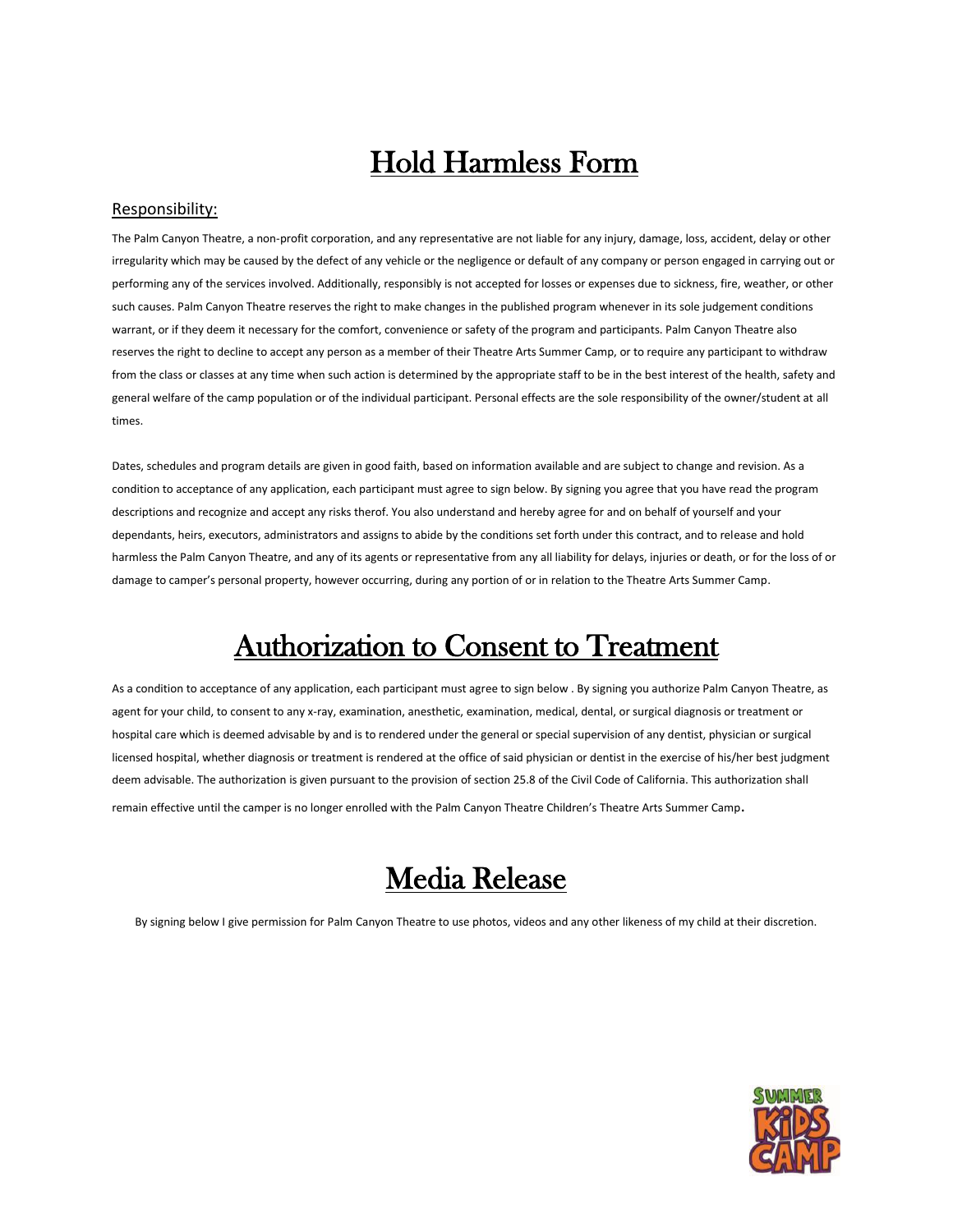### ENHANCED SAFETY PROTOCOLS FOR COVID-19

We take the safety of our campers and staff very seriously. We have implemented very strict safety and sanitizing protocols to help mitigate the spread of Covid-19. To that end we have implemented the following protocols, following all CDC guidelines\*:

- 1. Daily temperature checks of all staff and campers. Anyone who has a temperature of 100.4 or higher will not be allowed to stay at camp that day.
- 2. Masks must be worn, by all campers, staff, assistants, and volunteers, at all times, with the exception of lunch time.
- 3. Classes, assemblies, and stage time is arranged with 6-feet of social distancing. Person-to-person contact is not allowed.
- 4. There are hand sanitizing stations placed all throughout the campus, and frequent use by all is encouraged.
- 5. The staff will be cleaning and disinfecting the campus and all classrooms throughout the day.
- 6. Eligible staff are vaccinated.

\*Additional protocols may be implemented or revised per the ongoing government guidance and mandates AND ARE SUBJECT TO CHANGE.